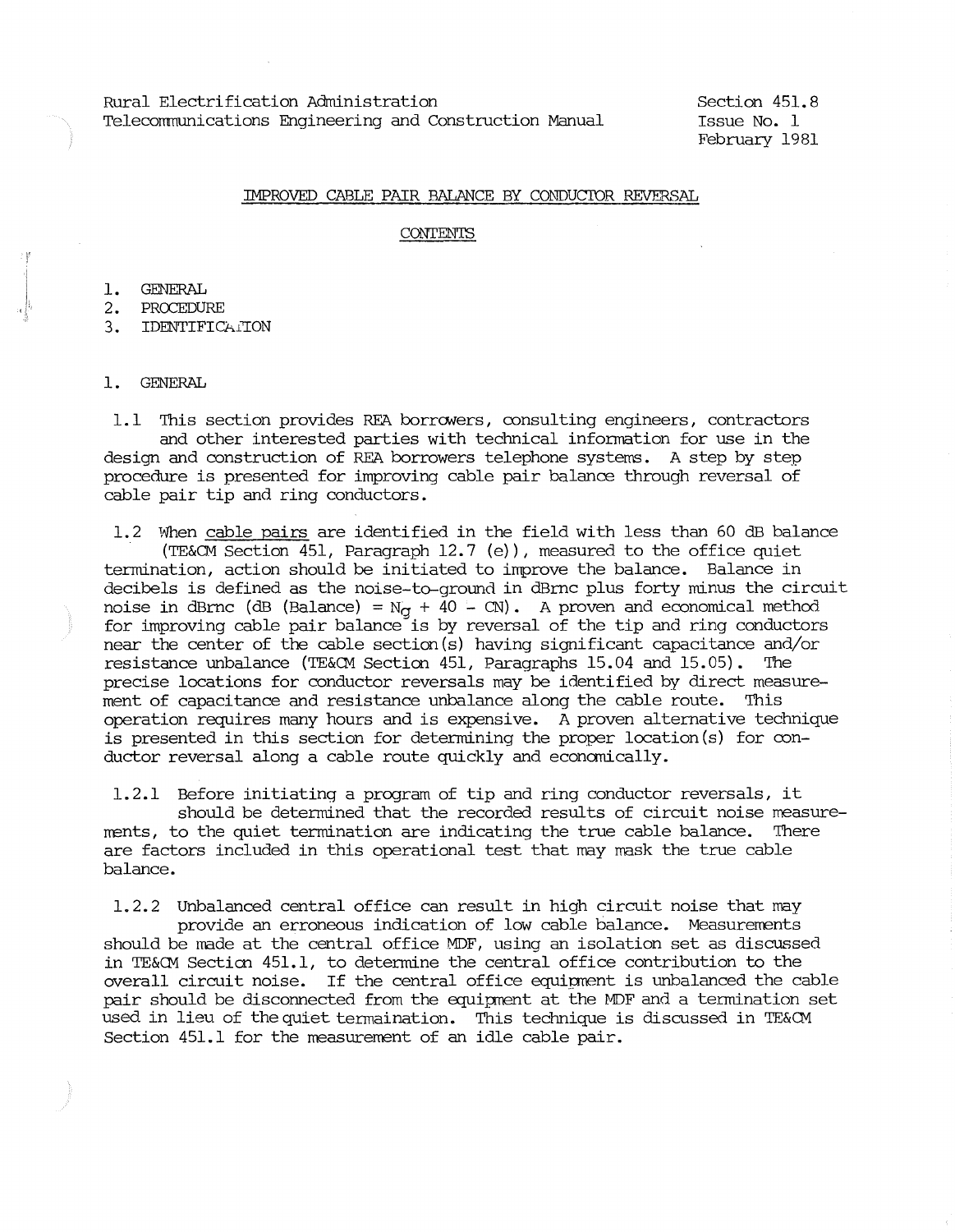REA TE&CM 451.8 Page 2

NOTE: When the power influence measured at the MDF on the central office side of the termination set exceeds 106 dBm, 3 kHz, Flat, the inductors in the set may also saturate and generate noise. This would produce erroneous results. Where this level of power influence is found measure the set to determine if saturation is occuring. Connect the cable pair to the termination set at the office end and ground the center tap. Measure and record the circuit noise. Connect a longitudinal choke (TE&CM Section 451. 4) between the termination set and the cable pair. Remeasure and record the circuit noise. If the noise level with the choke connected is 8 to 10 dBrnc lower than that without the choke saturation of the terminating set is indicated.

1.2.3 Unbalances in subscriber awned equipment, which may be connected to the circuit, can also result in high circuit noise and produce an erroneous indication of poor cable balance. A measurement performed at the subscriber station protector, using an isolation set, as discussed in TE&CM Section 451.1 will detect this. When unbalanced subscriber equipment is found it should be disconnected at the protector and the circuit remeasured to determine the cable balance.

1.2.4 When the circuit being tested is a multiparty line it should be determined that there are no ringer or tip conductor ANI connections to ground at each station location which might give an indication of low cable balance. If such connections exist they should be rerroved to insure the recorded results of measurements reflect the true cable balance.

1.2.5 loop treatment equipnent, such as loop extenders and voice frequency repeaters, and electronic central office equipment can produce high noise levels, due to saturation, when exposed to excessive induced longitudinal 60 Hertz voltage on the cable conductors. This type problem must be identified so that appropriate remedial measures can be taken. The measurements discussed in Paragraph 1.2.2 may identify the saturation of central office equipnent. Refer to note following Paragraph 1.2.2. With some types of loop treatment equipment a long cable loop is required to activate the device. Since the saturation effects may not occur unless the equipnent is operational, this type measurement will not identify such a problem in loop treatment equipment.

1.2.5.1 There is a test procedure that will identify loop treatment equipment saturation. It is customary to measure several paths through the equipnent. This is done to determine whether the saturation is occuring with all or part of the installed loop treatment equipment. First, install a tennination set at the field end of a long unassigned cable pair. The center tap of the termination set should not be connected to ground. Then, connect a noise measuring set at the MDF to the desired line port. Set the noise rreasuring set for C-message weighting and to DIAL input. Dial the quiet termination and connect the cable pair terminated in the field to the noise measuring set input. The complete test configuration is shown in Figure 1. switch the noise measuring set to BRDG input impedance, read and record the circuit noise. Next, disconnect the cable pair from the noise measuring set and connect a longitudinal noise choke, of the type discussed in TE&CM Section 451.4, between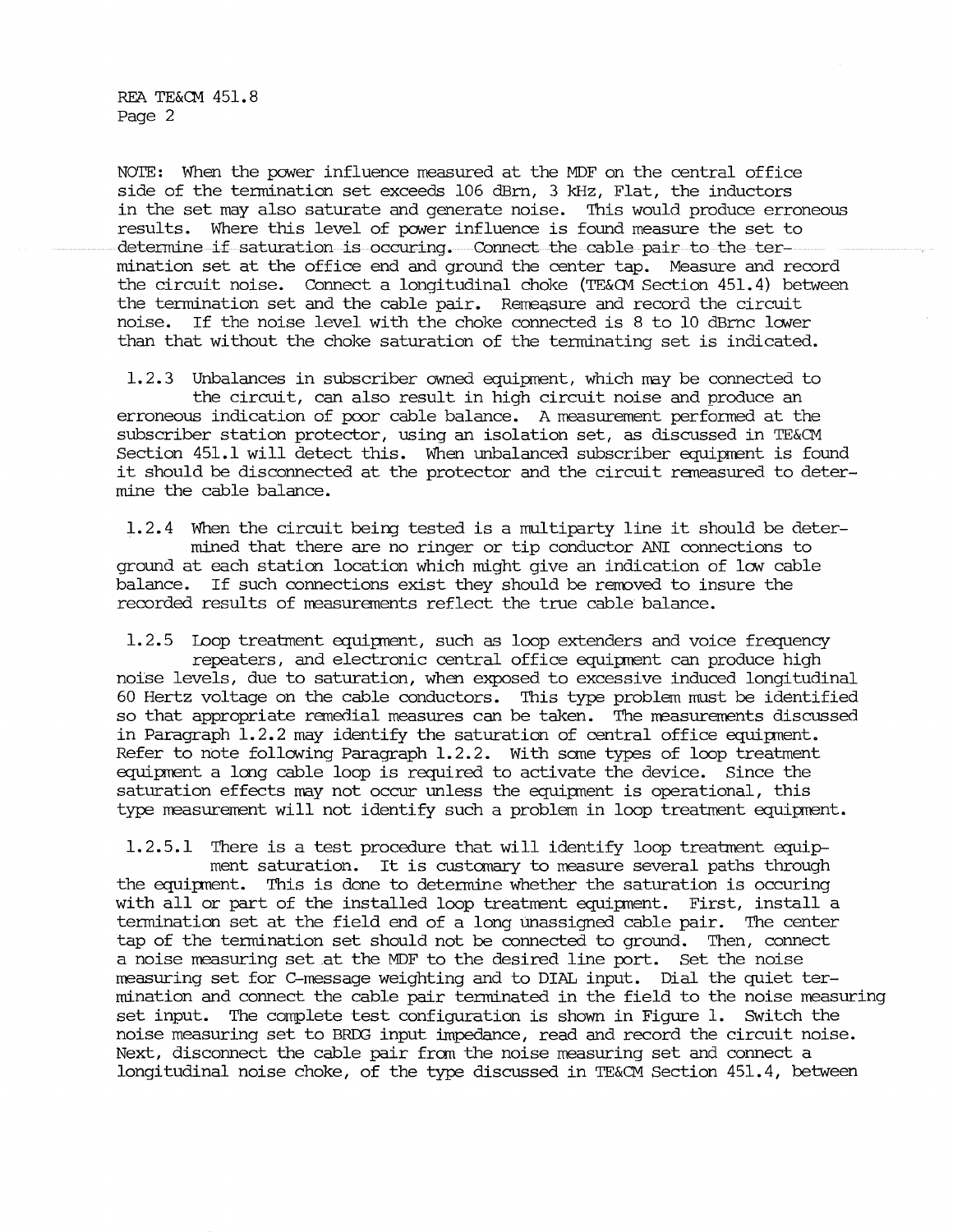the noise reasuring set and the central office equipment. Set the noise measuring set to DIAL input and again dial the quiet termination. Connect the terminated cable pair to the noise measuring set input. This canplete configuration is shown in Figure 2. Switch the noise measuring set to BRDG input impedance, read and record the circuit noise. When a significant reduction in circuit noise occurs (20 to 30 dBrnc and above) saturation is indicated.







### FIGURE 2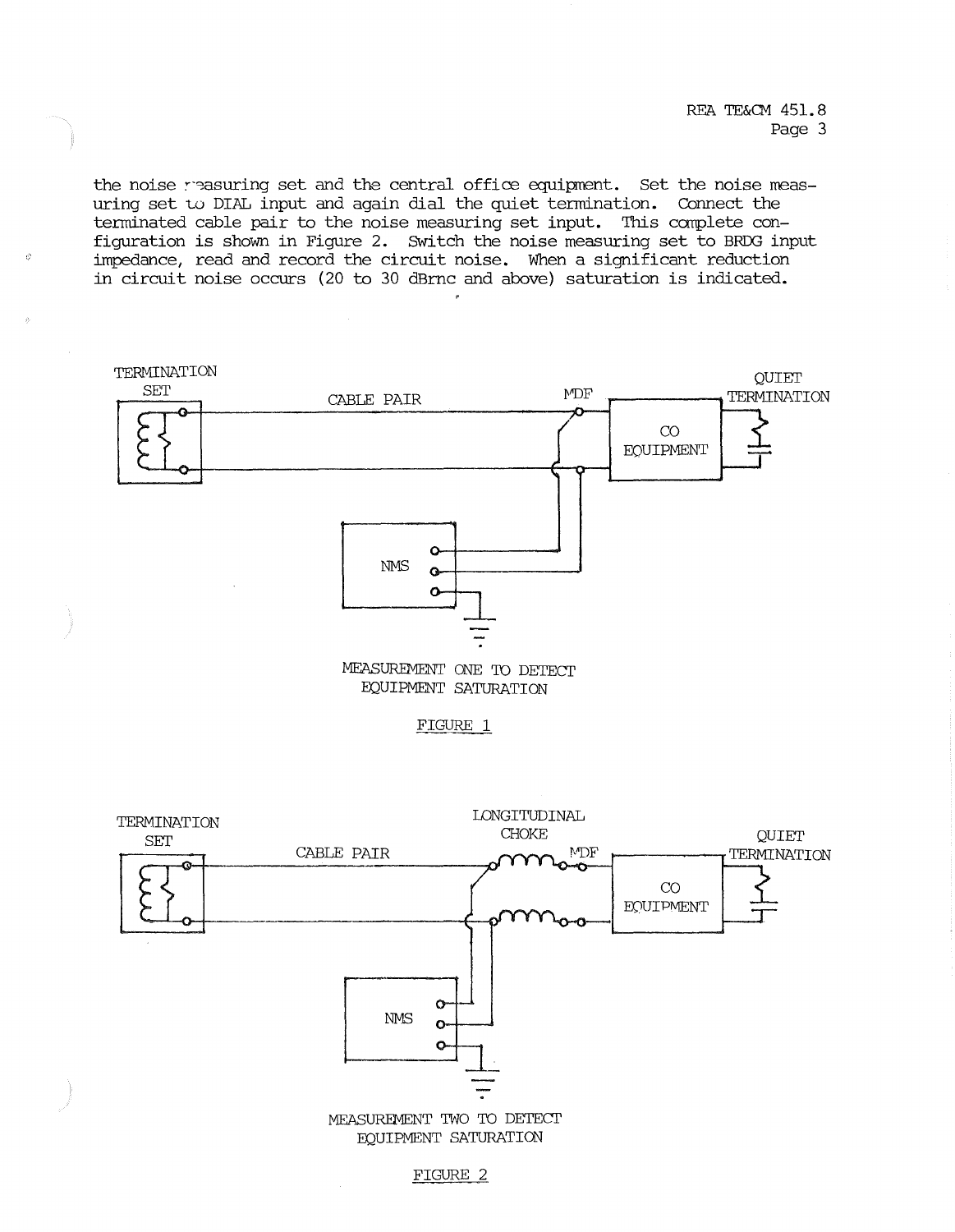## REA TE&CM 451. 8 Page 4

1.2.5.2 When the voice frequency repeaters installed in an office are the fixed gain variety a slight modification of the test procedure is required to avoid repeater instability. The circuit must be opened between the loop treatment and the central office equipment. This location is identified as point A in Figure 3. Connect the terminated cable pair and noise rreasuring set, switched for BRDG input impedance, to the field side of the loop treatment equipment at the MDF as shown in Figure 1. Dial the quiet termination at point A and, while holding the circuit with a butt-in test set, restore the connection to the loop treatment equipment. Remove the butt-in test set, read and record the circuit noise. After opening the circuit at point A install a longitudinal choke between the loop treatment equipment and noise measuring set as shown in Figure 2. Repeat the measuring procedure by dialing the quiet termination from point A and restoring the connection to the loop treatment equipment. After removing the butt-in test set, read and record the circuit noise. When a significant reduction in circuit noise occurs saturation is indicated.



POINT TO OPEN CIRCUIT

FIGURE 3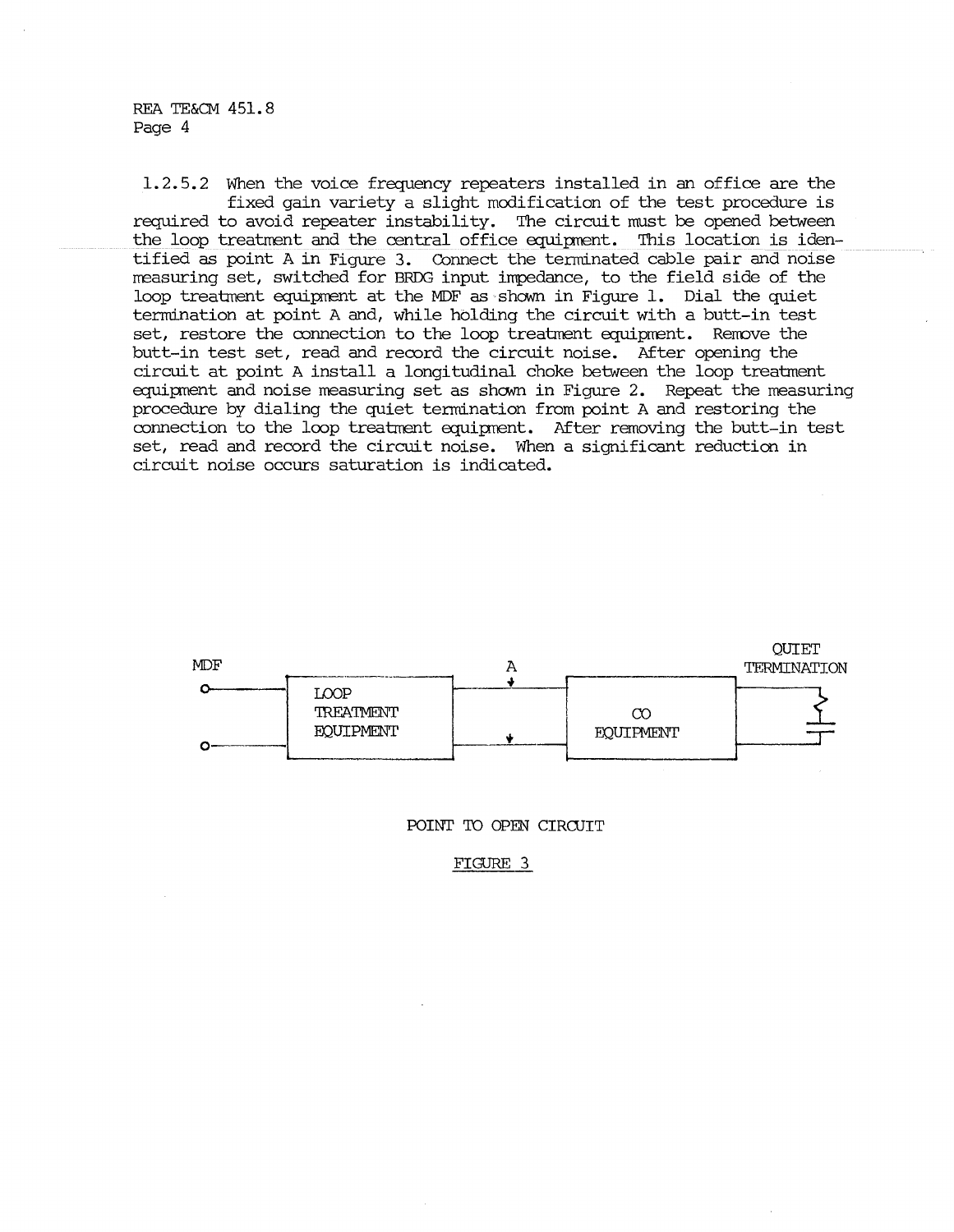1.2.5.3 'Ihe problan is directly related to the level of induced longitudinal 60 Hertz voltage present on the cable conductors. 'Ihe normal noise mitigation procedures, available to the telephone corrpany, such as improved shielding, better grounding, etc., will not be effective. Since the problem can also related to power system balance, it should be discussed with the power company representatives. They can determine if the system can be rebalanced to provide long term relief. Power system loads, especially during periods of high deniand for air conditioning and heating, are unpredictable and can change quite rapidly. Such conditions are beyond the control of the power corrpanies in maintaining good systan balance. In areas where these conditions exist the mitigation can only be accanplished by the telephone corrpany.

1. 2. 5. 4 'Ihere are two ways available reduce the level of induced longitudinal voltage appearing at the MDF. 'Ihe appropriate one is determined by the number of cable pairs involved and/or the level of induced voltage to ground.

1.2.5.4.1 When there are many circuits involved or where the recorded or anticipated voltage to ground is 50 volts (126 dBrn 3 kHz Flat Power Influence) or higher a neutralizing transformer should be installed along the cable. The application of neutralizing transformers is discussed in TE&CM Section 451.5.

1.2.5.4.2 In those cases, which occur infrequently, where only a few circuits are involved and the anticipated voltage to ground is below 50 volts, longitudinal chokes can be utilized. 'Ihe application of longitudinal chokes is discussed in TE&CM Section 451. 4.

1.3 The procedure will most often be applied along newly installed cable plant, either filled or air core. 'Ihe unbalanced pairs will be identified during cable acceptance testing if noise measurements are completed on all pairs in the cable. When noise is not measured on all pairs during acceptance tests, the unbalanced pairs will be found during loop checking measurements at the time the pairs are placed in service.

1.3.1 Unbalanced pairs in newly installed cable will be found most often along the longer rural routes where there are long lengths 3km (9.8kf) of cable having the same size and gauge. 'Ihis is related to cable installation and manufacturing methods. All of the cable to be installed on a project is normally procured by a single order fran one manufacturer. Depending on the size and gauge, it is likely that all or a high percentage of the total length for a given size and gauge will be produced during a single run fran the same master reels. The number of reels that can be produced from a master reel is determined by the cable size and gauge being manufactured.

1. 3. 2 On a master reel the capacitance and resistance unbalance of each cable pair will appear on the same conductor, tip or ring, for the entire length of the reel. When the cable is installed in the field, it is custanary to place the cable consecutively by reel numbers. This results in long lengths of cable which have unbalances on the same conductor (tip and ring) of the cable pair. The net effects of these unbalances may be cumulative and, depending on the magnitude, may result in some circuits having less than 60 dB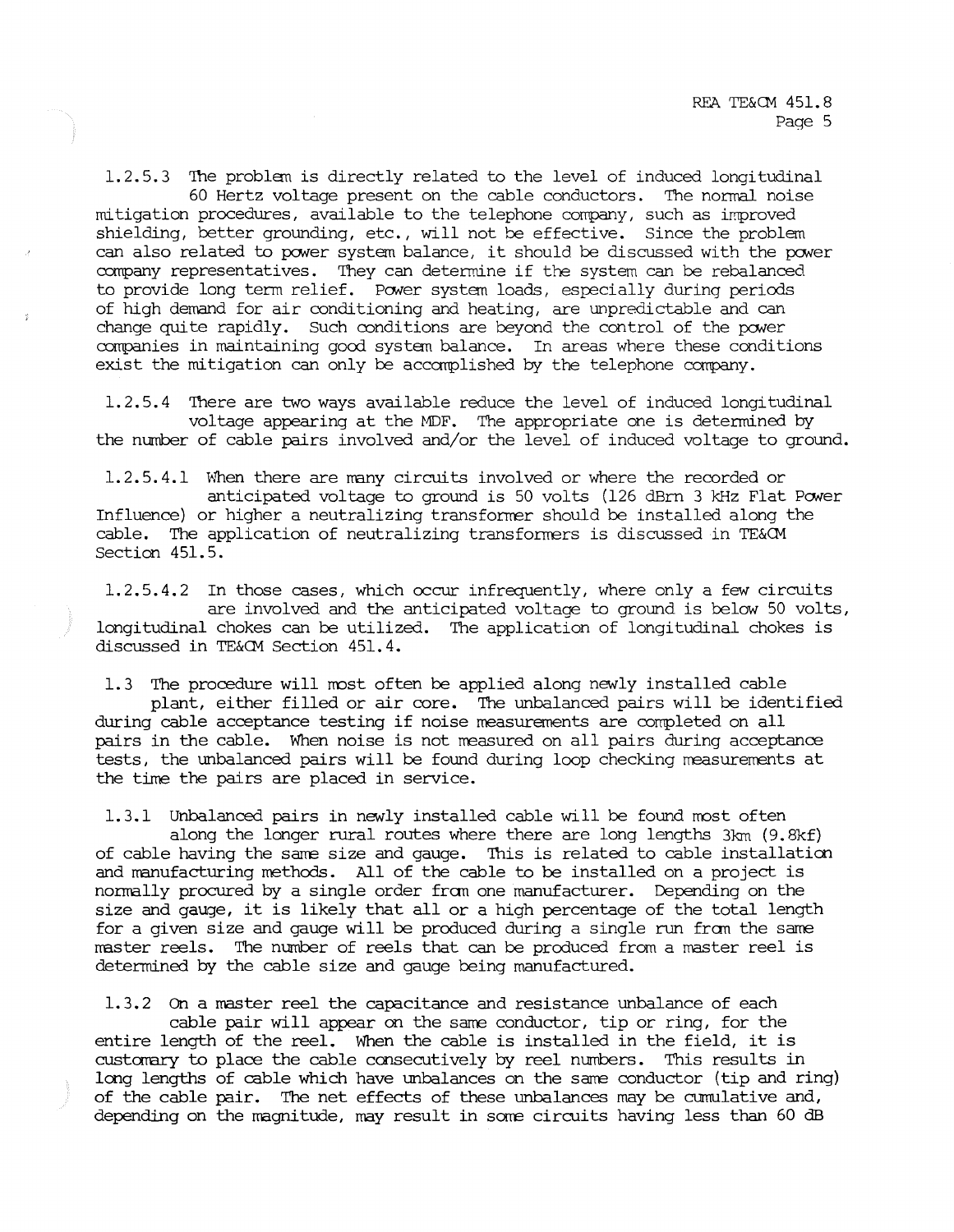REA TE&CM 451.8 Page 6

balance. This can occur even though the individual reels meet all applicable specification requirements.

1.4 There will be occasions where the balance of working cable pairs, after being in service for several years, will deteriorate to a value below the 60 dB objective. Depending on the type cable (filled or aircore) this may be due to a cable problem. Defective splice connectors can also be a source of poor balance. Connector problems will norrrally occur on one or two pairs in a cable and can be located by applying the isolation procedures discussed in TE&CM Section 451.1.

1.4.1 The balance of filled cable pairs will normally not change after the cable has been installed and placed in service. This is because filled cable is not susceptible to moisture penetration. When apparent changes are found in filled cable, the splice connectors and equipment connected to the pair should be checked.

1.4.2 Changes of pair balance in air core cable are likely to occur after the cable has been installed and placed in service. The variations result primarily from moisture and occur more frequently in smaller pair count cable (belov-1 fifty pairs). These changes are usually not stable and deviations will continue with time as the moisture concentration or length of cable affected increase. While the reversal of tip and ring conductors will improve a noise problem of this type, the results are likely to be tanporary.

1.5 It is necessary that tip and ring conductor reversals be clearly identified in the field to prevent any unintentional nonnalization at sare later date. While many companies have used this technique successfully for several years without providing identification in the field, there is always sare chance of accidental removal. 'Ihis possibility is more probable where the technique is being introduced in canpanies where it has not previously been used. After extensive discussion with operating telephone company personnel methods for positive pair identification have been developed which will be discussed in Paragraph 3.

# 2. PROCEDURE

2.1 When cable pairs with less than 60 dB balance measured to the office quiet tennination are found in the field, the procedure for noise reduction via reversal of tip and ring conductors should be initiated. It is assumed that the power influence, where excessive, has been reduced to an acceptable level through shield continuity verification (TE&OM Section 451.2), and grounding (TE&CM Section 451. 7) . It is further assurred the problem is not fundamental frequency related. The step by step procedure is simply and does not require complex calculations.

2.2 'Iwo cable pairs are required; the pair being worked on and a pair for communicating between the two people involved. While the procedure could be carpleted by one person, a great amount of time and travel would be required. One individual is located at the subscriber location. Where a two-pair drop is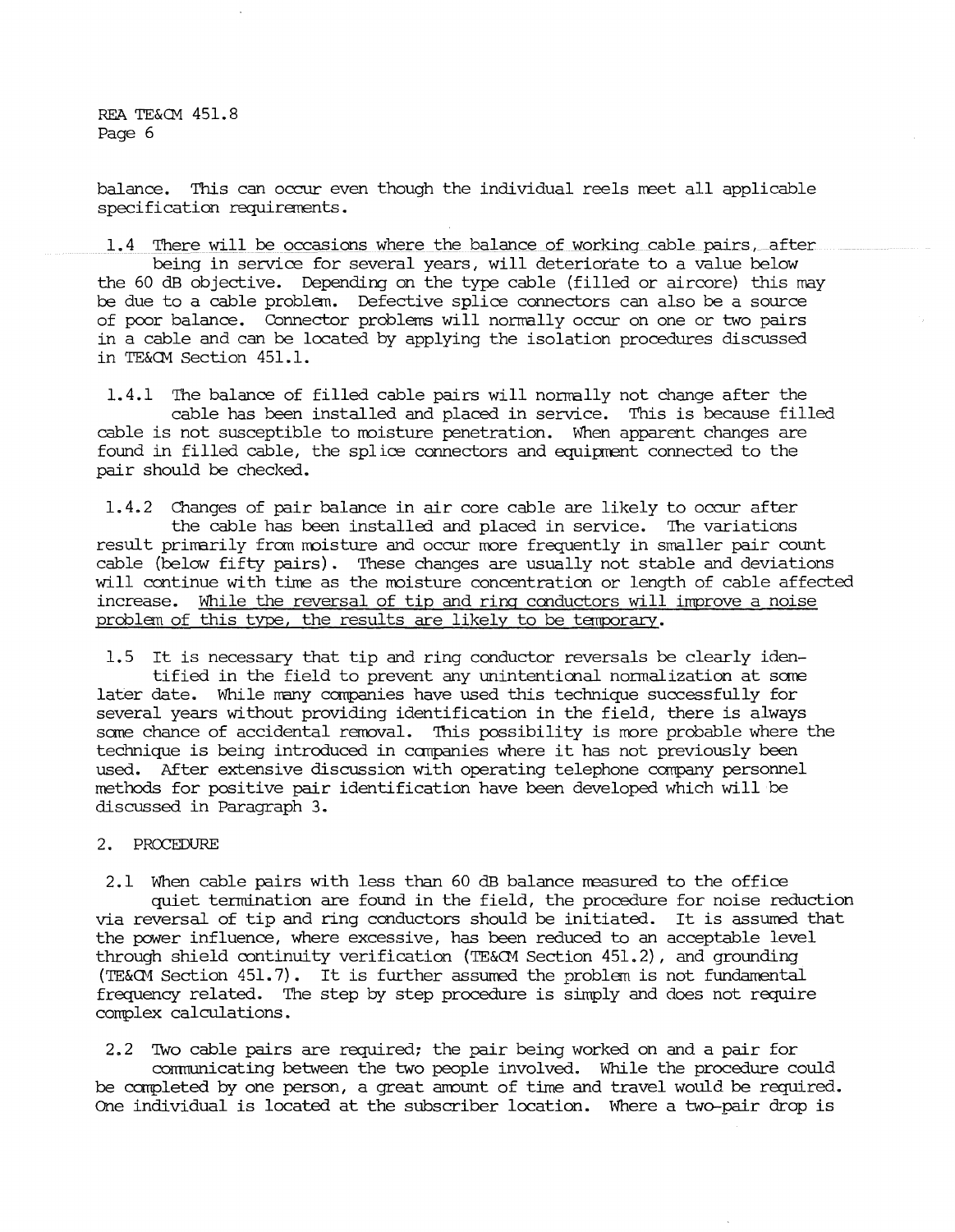used this location could be at the station protector. In the absence of a twopair drop, the location will be at the point the drop is connected to the cable. The initial step is to connect a noise measuring set (may be a loop checker) to the pair with low balance. Read and record the power influence and circuit noise. Calculate and record the circuit balance (PI - CN = Balance). This is noise. Calculate and record the circuit balance (PI -  $CN =$  Balance). the reference or bench mark to which the results of subsequent measurements will be compared.

2.2.1 Where the cable pair being worked on is in service, it should only be rerroved fran service for the short periods required for measurement or for making the conductor reversals at various locations. The subscriber should be notified prior to starting that his line is being worked on and aqain when all work has been completed. Measurements on working pairs are completed to the office quiet termination. Balance values for a sinole pair, measured to the quiet termination, may vary, if measurements are repeated, due to the variations in balance between switching paths ir. the office. Where the reversal produces an apparent improvement in balance of less than 2 dB the quiet termination should be accessed at least three more times to insure the improvement is not due to the balance of different switching paths.

2.2.2 With an unassigned telephone pair, a termination set (TE&CM Section  $451.1$ ) may be placed at the office since there is no requirement for maintaining service between measurements. This is recommended whenever possible and will result in oompletion of the desired work in the shortest time.

2.3 Following the completion of the reference measurement at the subscriber location, one person moves toward the office to the first loading  $\infty$ il location (nearest loading coil to the office). The other person remains at the subscriber location monitoring the conmunicating or talking pair. When the first person arrives at the loading coil location he advises the second person over the talking pair that he is ready. If working on a pair that is in service, the second person now determines if the pair is in use and, when it is clear, advises that the work may proceed. The loading coil locations are suggested since they are easily identified and at almost equal spacing. other locations could be used where spacing between test points in nearly equal.

2.3.1 cut the cable pair and resplice (tip to ring conductor and ring to tip conductor). Measure and record the power influence and circuit noise at the subscriber location. Calculate and reoord the cable pair balance. If this recorded balance is 60 dB or higher (65 dB or higher whom measured to a termination set) the work is terminated on the cable pair.

2.3.2 If the recorded balance fran the second measurement is less than the objective, compare to the reference measurement (Paragraph 2.2) to determine if the pair reversal has produced any change in the overall cable pair balance. Where the recorded balance shows a significant improvement (greater than one dB), the tip and ring conductor reversal is left in place. When there has been no significant improvement (less than one dB), the conductor reversal is removed. Proceed to the next step.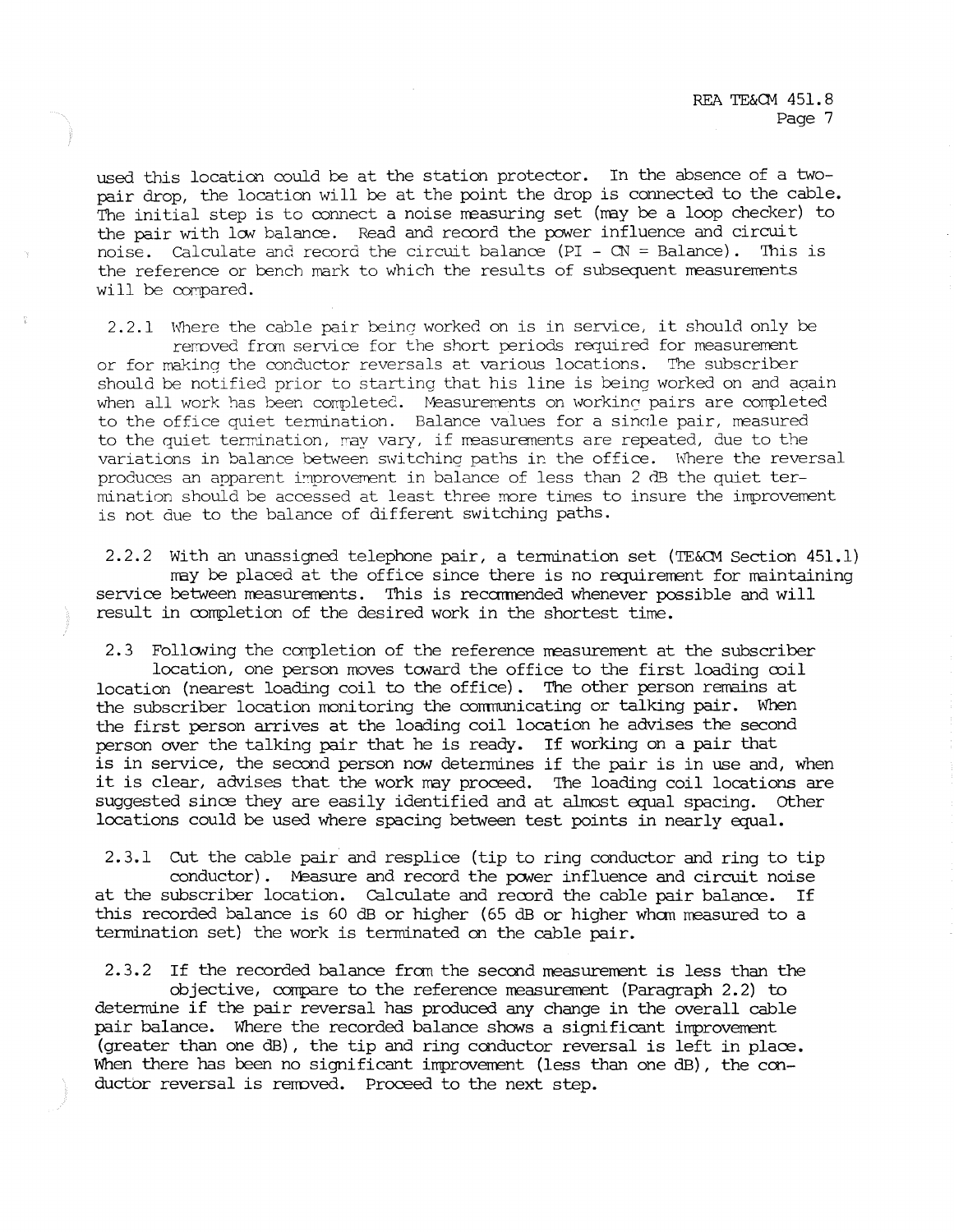2.4 The individual at the load coil location moves toward the field to the next load coil location. Repeat all steps of Paragraph 2.3. If the balance is now 60 dB or higher ( $65$  dB or higher when measured to a termination set), the work is terminated (Paragraph 2.3.1). When balance is less than the objective, proceed as outlined in Paragraph 2.3.2. This is repeated at each load coil location until the circuit balance is acceptable.

2.5 Special Considerations: There will be some locations where several pairs in a cable will have low balance (less than objective). The first step is to group the pairs by length and appearance along the length of the cable. Secondly, select four or five that appear in the field in the same general area and find the farthest location from the office where all of than can be accessed. This location will be used as the test point. The first loading coil location out the office will be the point of first reversal. Proceed successively pair by pair outlined in Paragraph 2.3 at this location. Next, proceed as discussed in Paragraph 2.4 with any pairs which do not now have 60 dB or higher balance (65 dB when measured to a termination set) .

2.5.1 The last step, after objective or higher balance has been attained for all of the pair at the test point, is to visit each subscriber location. At each measure and record the power influence and circuit noise. Calculate and record the circuit balance. If the balance of all cable pairs is acceptable, proceed to the next step. 'Ihere may be an occasional pair which will have less than objective balance measured at the subscriber location. 'Ihese will have to be handled as discussed in Paragraph 2.3 for individual pairs but only a single reversal will be required between the test point and the subscriber location.

2.5.2 When the balance of each pair reaches or exceeds the objective, determine the total number of tip and ring reversals completed on that pair. If the number of reversals is even, two or four, no further action is needed. An additional reversal should be made if the number of recorded reversals is odd, one or three, to insure proper tip and ring polarity at the subscriber(s) location. The additional reversal should be made at a point along the cable which will not degrade the balance. It also must be located between the office and the first subscriber location. Where it proves necessary to make a reversal between subscribers all drops on the field side of that point should be reversed at the point they are connected to the cable.

2.5.3 Select another group of pairs as in Paragraph 2.5 and proceed until all pairs have objective or higher balance.

2.6 The location of all tip and ring reversals should be entered and maintained in the appropriate cable records, staking sheets, route maps, etc., as required by the telephone corrpany.

## 3. IDENTIFICATION

3.1 Positive identification of each splice where the tip and ring conductors of a cable pair have been reversed is recommended. The identification will clearly indicate to all people who might have reason to work in the splicing area that the pair reversal was made deliberately and should not be disturbed.